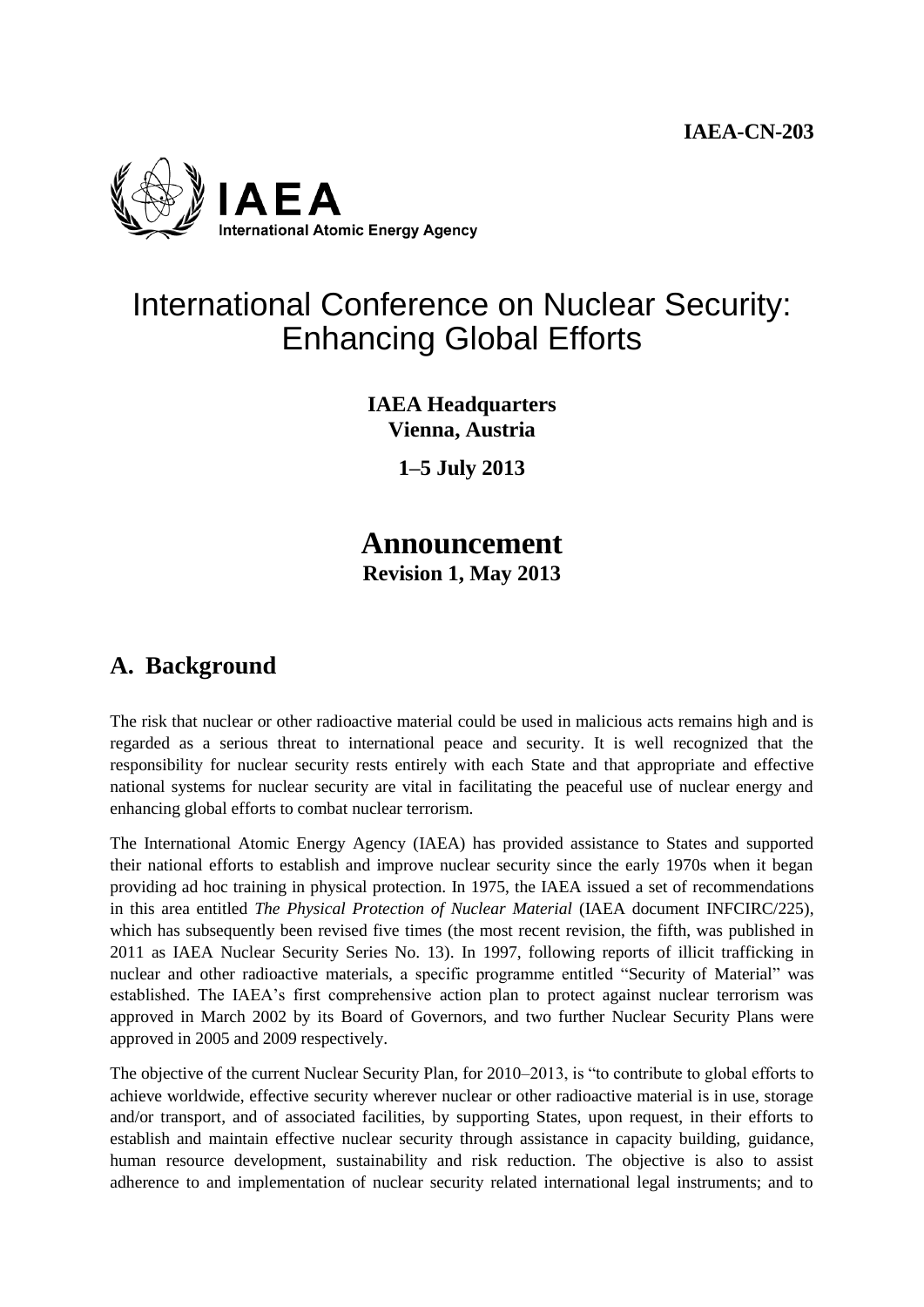strengthen the international cooperation and coordination of assistance given through bilateral programmes and other international initiatives in a manner which also would contribute to enabling the safe, secure and peaceful use of nuclear energy and of such applications with radioactive substances."

The IAEA's General Conference has recognized the IAEA as having a leading role in nuclear security, as well as the need to improve cooperation and coordination of international efforts in this field. The General Conference has further noted the IAEA's central role in developing comprehensive nuclear security guidance documents and, on request, providing assistance to Member States in the implementation of this guidance. Consistent with these roles, and with the need for the involvement of all Member States in international nuclear security related activities and initiatives, the IAEA is convening an International Conference on Nuclear Security, to be held in Vienna, Austria, from 1 to 5 July 2013. This conference will not only provide a timely global forum in which the progress made in strengthening nuclear security worldwide can be reviewed and future developments discussed, but its results will also serve as important input in the preparation of the IAEA's next Nuclear Security Plan, for 2014–2017.

### **B. Purpose and Objectives**

This conference is being convened to review the international community's experience and achievements to date in strengthening nuclear security, to enhance understanding of current approaches to nuclear security worldwide and identify trends, and to provide a global forum for ministers, policymakers and senior officials to formulate views on the future directions and priorities for nuclear security. The conference is an ideal forum for:

- Retrospective analysis of the progress of international nuclear security efforts to date. The conference will provide for the presentation and discussion of the international experience, achievements and lessons learned to date.
- Review of the current status of international nuclear security efforts and existing approaches, of emerging trends and areas that may still need to be addressed.
- Consideration of medium and long term objectives and priorities for international nuclear security efforts and how current approaches may evolve to address these and to meet future challenges. In particular, the conference will provide a forum to consider how the IAEA and other international organizations and agencies can best assist States.
- Helping the IAEA to define directions and priorities for its Nuclear Security Plan 2014–2017 and in the longer term planning and implementation of its nuclear security programme.

## **C. Themes and Topics**

Consistent with the objectives set out above, the overall themes for the conference will be the past, present and future of nuclear security worldwide:

- What has been achieved and learned to date;
- The current status of nuclear security as a discipline, including new trends and emerging issues;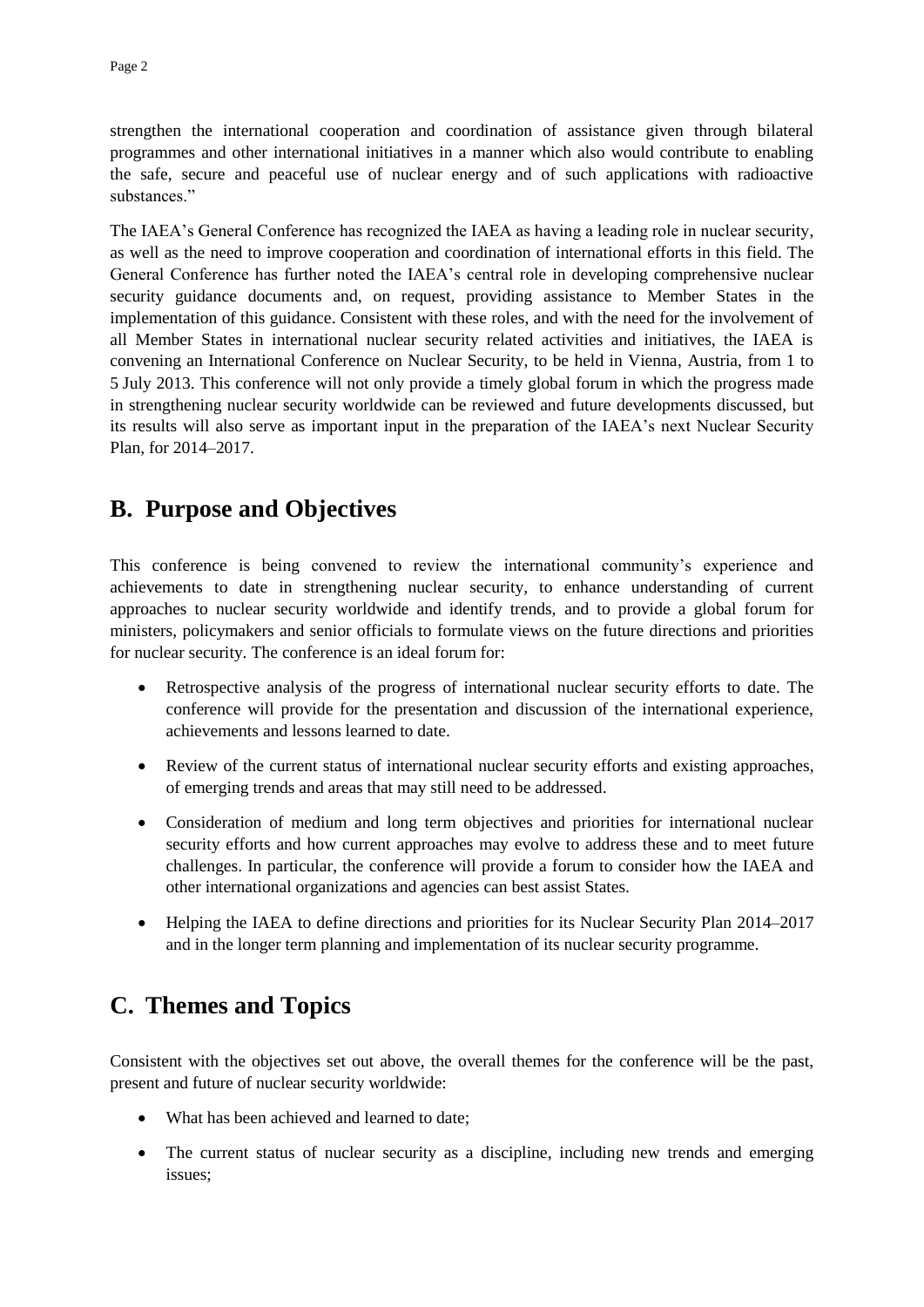- What should international nuclear security efforts aim to achieve in the future, and what additional actions or improvements in approach are needed to achieve this; and
- What is the best framework for coordinating and carrying out the various roles and actions needed at the international level.

These themes will be discussed at a high level during the main sessions of the conference, and in more detail in separate parallel technical sessions, in the context of different topical areas of nuclear security, as shown in the outline programme in Section E below.

#### **D. Target Audience**

The conference is aimed at ministers, senior government officials, high level participants from all of the areas and agencies involved in making policy for and managing nuclear security, and technical and legal experts working in all areas of nuclear security.

This includes senior officials and policymakers responsible for, and experts and representatives from the wide range of technical disciplines and specialist organizations that contribute to, nuclear security, including (but not necessarily limited to): international and regional organizations with relevant competencies; national governmental authorities; national security and crisis management agencies; regulatory bodies and other competent authorities; law enforcement and border control agencies; and industries and other entities engaged in activities relevant to nuclear security.

#### **E. Programme Structure**

| <b>Ministerial &amp; Plenary Sessions</b> |                                                                                   | <b>Technical Sessions</b>                     |                                                         |
|-------------------------------------------|-----------------------------------------------------------------------------------|-----------------------------------------------|---------------------------------------------------------|
| 1 July                                    | M <sub>1</sub> . Ministerial session                                              | No technical sessions                         |                                                         |
| 2 July                                    | $M2$ . Introduction*                                                              | TA2. Information and cyber<br>security        | TB2. Safety-security<br>interfaces $1$                  |
|                                           | M3. Implementing and enhancing the<br>international nuclear security<br>framework | TA3. Enhancing nuclear<br>security regimes II | TB3. Threat characterization<br>and assessment          |
| 3 July                                    | M4. Nuclear material and nuclear<br>facilities                                    | TA4. Security of radioactive<br>sources       | TB4. Education and training                             |
|                                           | M5. Radioactive sources and<br>associated facilities                              | TA5. Structured capacity<br>building          | TB5. Enhancing nuclear<br>security regimes <sup>1</sup> |
| 4 July                                    | M6. International cooperation $&$<br>assistance, and the role of the IAEA         | TA6. Detection and response<br>architecture   | TB6. Nuclear security at<br>nuclear facilities          |
|                                           | M7. Building and sustaining a<br>nuclear security culture                         | TA7. Nuclear forensics                        | TB7. Detection and response<br>architecture II          |
| 5 July                                    | M8. Addressing the illicit trafficking<br>threat                                  | No technical sessions                         |                                                         |
|                                           | M9. Closing session                                                               |                                               |                                                         |

The general structure of the programme is indicated in the table below.

\* If the ministerial session continues into a second day, the introductory session M2 will start afterwards.

<sup>1</sup> Sessions TB2 and TB5 have been swapped in the programme. The original numbering has been retained for ease of reference.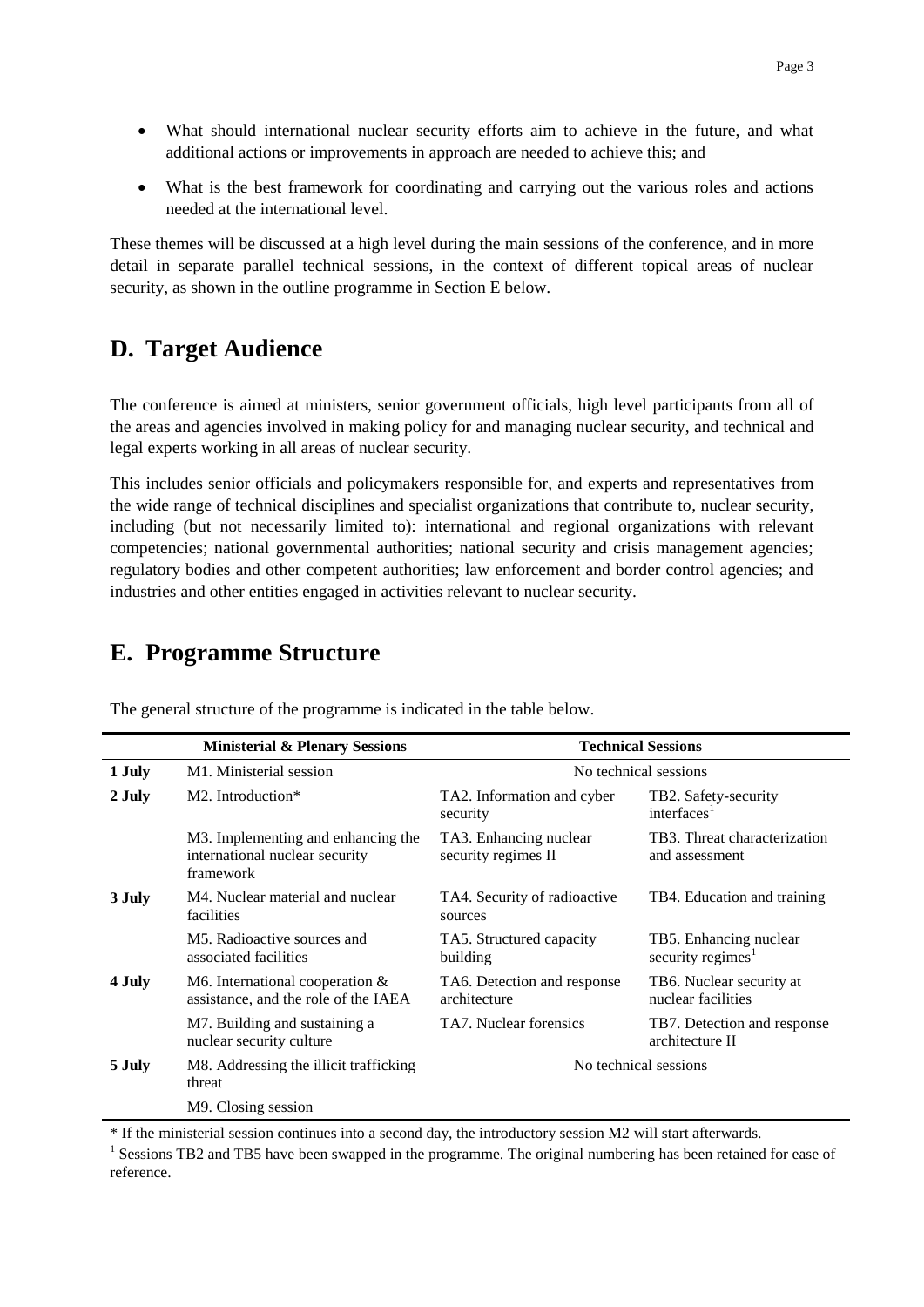The conference will open with a plenary session at which ministers will be invited to deliver national statements. It is anticipated that ministers will also agree and issue a joint declaration at the end of the first day of the conference.

The remainder of the conference will comprise a main, high level session aimed at senior officials and policymakers, in parallel with more detailed technical sessions aimed at specialists.

The main session will open with addresses by representatives of the IAEA, cooperating organizations and other relevant organizations, and high level keynote presentations. The main session will continue with a combination of invited presentations, submitted papers and panel discussions addressing the main themes and topics of the conference. Parallel technical sessions will include submitted papers and discussions on specific topics. The final plenary session on the last day of the conference will be dedicated to review and discussion of conclusions and recommendations of the conference.

There will also be poster sessions and an exhibition, and sufficient time will be dedicated to discussion and interaction with colleagues.

## **F. Extended Synopses, Papers and Conference Proceedings**

Selected contributed papers on issues falling within the topics defined in Section C will be presented in the technical sessions.

#### **F.1. Submission of synopses**

[The](mailto:The) deadline for submission of synopses has passed.

#### **F.2. Acceptance of synopses for oral presentation and poster presentation**

Given the number of synopses received and the need to provide ample time for discussion, the number of papers that will be presented orally is limited. Authors whose accepted papers are not presented orally will have the opportunity to present their papers as posters.

Accepted contributed papers will be published in the proceedings of the conference.

#### **F.3. Proceedings**

The proceedings of the conference will be published by the IAEA as soon as possible after its conclusion.

## **G. Participation**

All persons wishing to participate in the conference are requested to register online in advance. In addition, they must send a completed Participation Form (Form A) as soon as possible to the competent official authority (Ministry of Foreign Affairs or National Atomic Energy Authority) for subsequent transmission to the IAEA.

A participant will be accepted only if the Participation Form is transmitted through the Government of a Member State of the IAEA or by an organization invited to participate.

Information for participants is available on the conference web page (see Section P).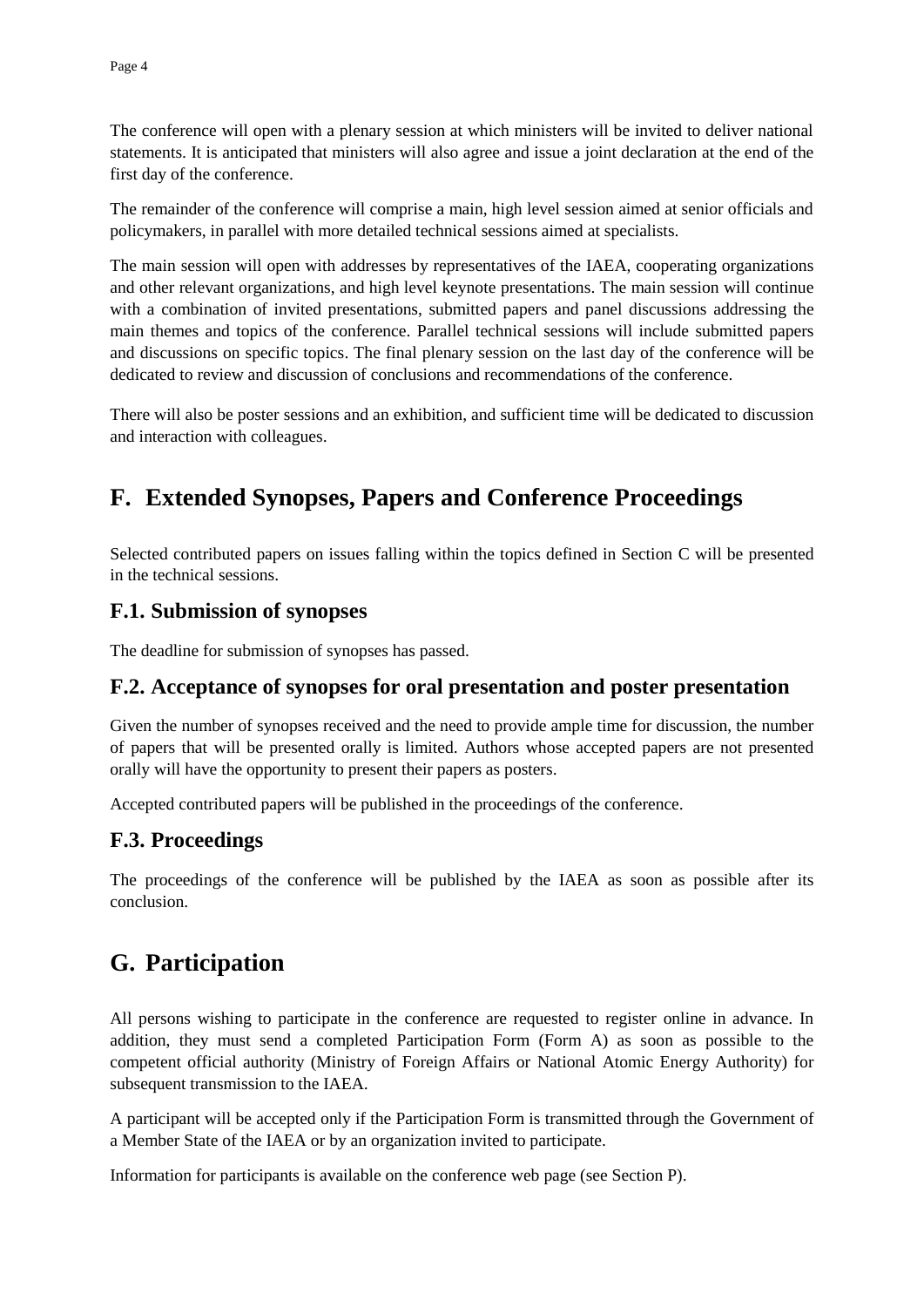#### **H. Expenditures**

No registration fee is charged to participants.

The IAEA is generally not in a position to bear the travel and other costs of designated participants in the conference, and the deadline for applications for grants has now passed.

#### **I. Distribution of Documents**

A preliminary programme will be posted on the conference web page as soon as possible. The final programme and the "Book of Extended Synopses" will be available free of charge upon registration at the conference.

#### **J. Working Language**

The working language of the conference will be English.

### **K. Accommodation**

Detailed information on accommodation and other administrative details is available on the conference web page.

#### **L. Visas**

Designated participants who require a visa to enter Austria should submit the necessary application to the nearest diplomatic or consular representative of Austria at least four weeks before they travel to Austria. Since Austria is a Schengen State, persons requiring a visa will have to apply for a Schengen visa. In States where Austria has no diplomatic mission, visas can be obtained from the consular authority of a Schengen Partner State representing Austria in the country in question.

#### **M. Channels of Communication**

The Participation Form and, as applicable, the Form for Submission of a Paper, and the Grant Application Form, should be sent to the competent national authority (Ministry of Foreign Affairs or National Atomic Energy Authority) for official transmission to the IAEA.